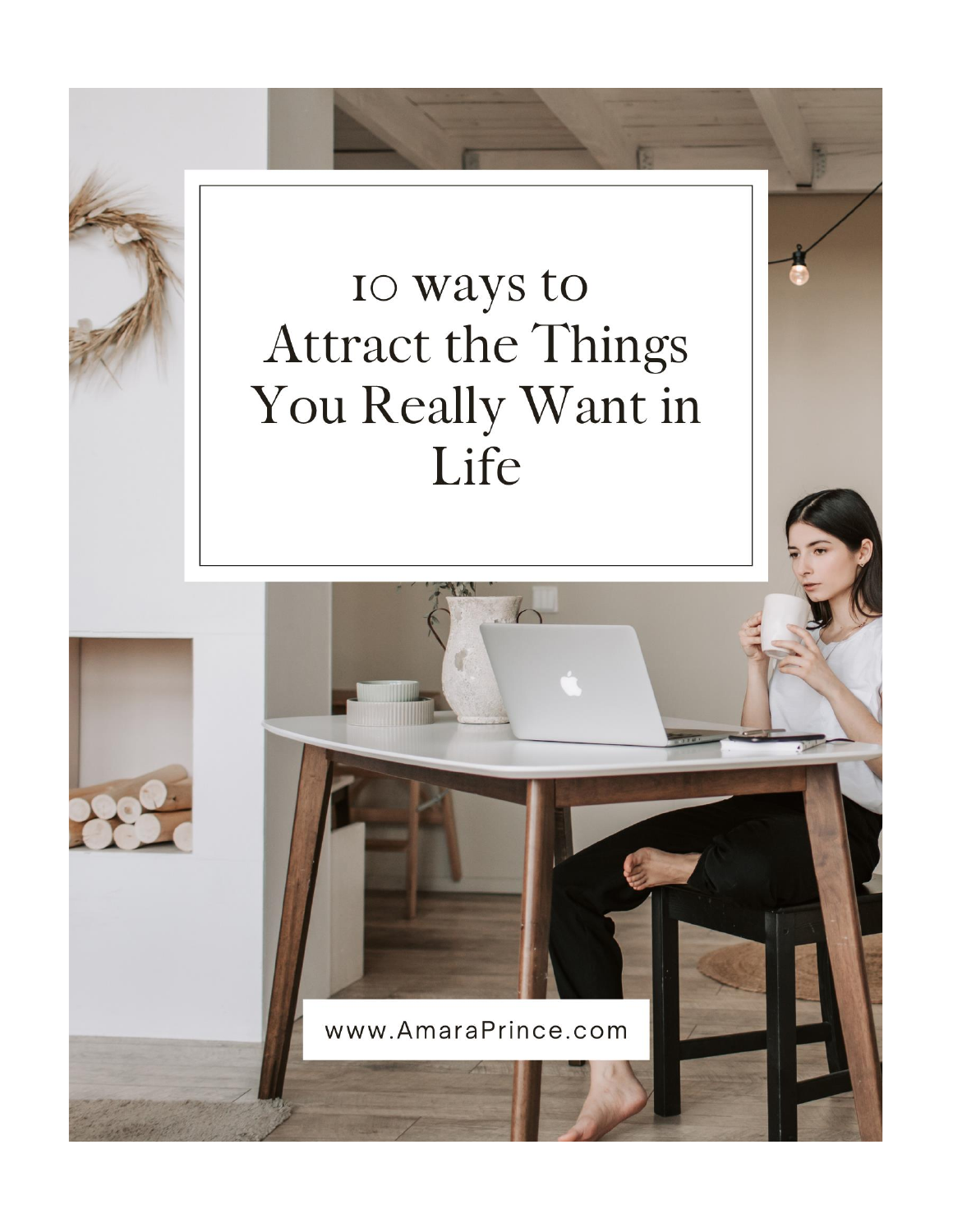# **INTRODUCTION**

Do you have everything that you want in your life? We are not just talking about money and wealth here. Do you have your ideal partner? Is your health as good as you want it to be? Do you have the skills that you need to live your life to the fullest?

If you ask most people they will tell you that they do not have everything that they want. Ask them what they are doing about it and they will give you a blank look. This is because they are not doing anything about it. All of their hopes and dreams quickly fade and they return to "normal" life.

You have probably heard of the Law of Attraction before but you may not fully understand it. It works on the principle of "like attracting like". Everything in the world vibrates including us. You do not see these vibrations because they would drive you crazy. Everything communicates with the Universe through these vibrations.

For human beings the vibrations come from their thoughts and actions. You need to send the right vibrations to the Universe to get what you want. Most people do not do this and send the wrong vibrations. They focus on lack and what they haven't got. They are negative a lot so the Universe gives them more lack and more negative things.

Some people think that the Law of Attraction is some kind of magic spell. All you need to do is believe that it works and then hope your life will change for the better. But it doesn't work like this. You need to be clear on what you want and then take the appropriate action to get it. This sends the right vibrations to the Universe so that the Law of Attraction will work for you.

People that use the Law of Attraction to get what they want are in control of their lives. They don't wait around to see what life will throw at them. Instead they know what they want and they take action to master their own destinies. Sitting back and waiting and hoping will get you nowhere.

So in this valuable report we will provide you with 10 ways that you can use the Law of Attraction to get anything that you truly desire. The most important thing is to believe that the Law of Attraction works and that you will manifest what you want.

So let's get right

into it…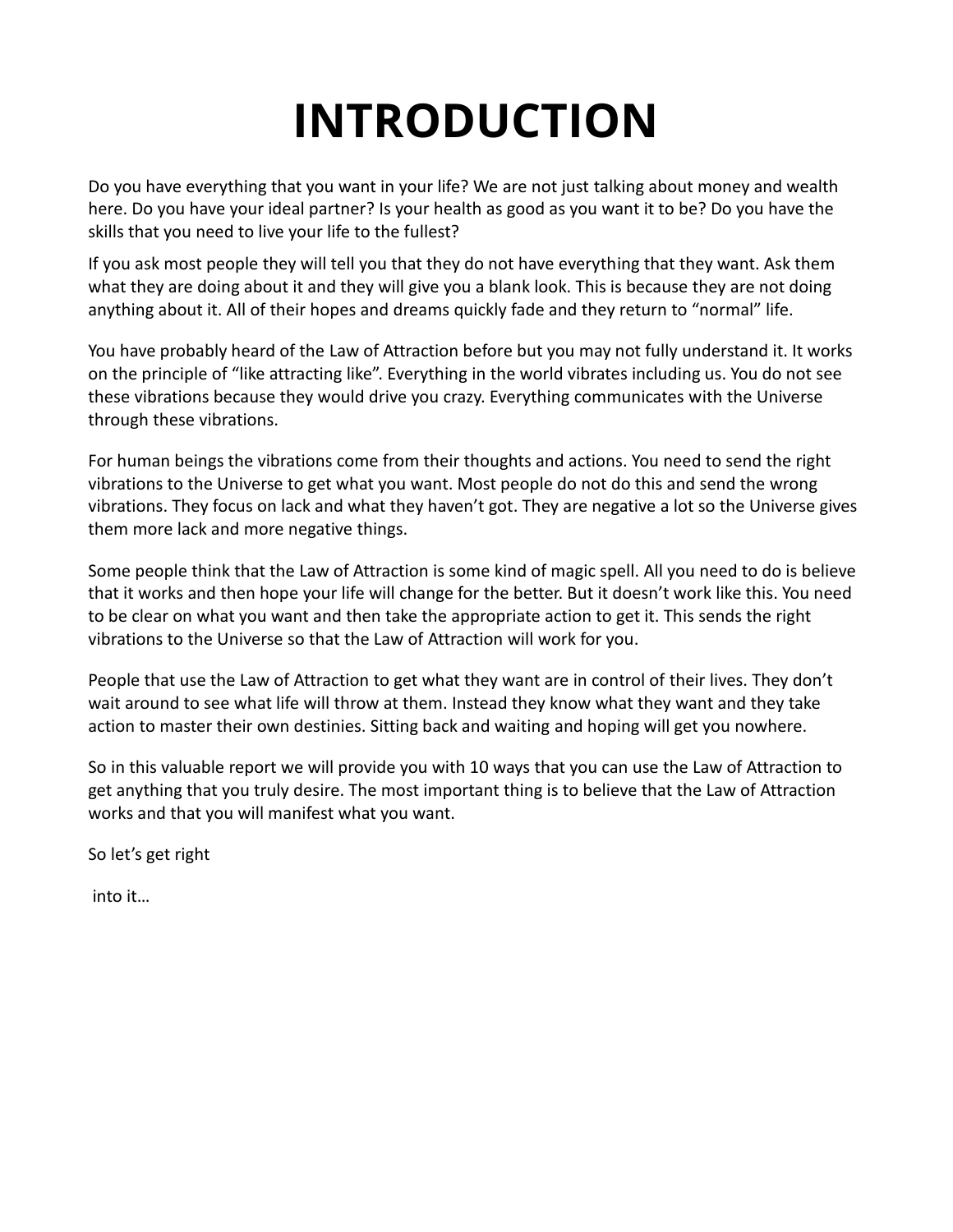#### #1 BE CLEAR ON WHAT YOU WANT

If you were to ask the average person in the street what they really wanted in their life they would probably not be able to tell you. Most people are drifting around aimlessly complaining about the things that they don't have and how bad their life is. This sends the completely wrong signals to the Universe.

When you live a life of uncertainty and negativity the Universe will keep providing you with this. So if you are in this position you need to change right now. The reason that most people are not clear about what they want is because it takes effort to concentrate on this. It is a lot easier to laze around on the couch watching meaningless TV.

So you need to take some quiet time where you can look at all aspects of your life to determine what you want. Your health is an important area as are your finances and your relationships. So spend some time thinking about all of these things and write down what comes to mind.

Let's take finances as an example. How much money do you want to make in the next 12 months? Don't limit yourself here. Write down the exact amount and then reflect on this and imagine that you already have this money. How does that make you feel? If you feel excited about this then keep this as a goal.

Do you have the right person in your life right now? If not, think about your ideal partner in life. What do they look like? What kind of character do they have? What do they want in their life? Once you have come up with all of the traits that will make up your ideal partner imagine what it would be like having them in your life.

Keep thinking about different areas of your life and write down what you want and how you feel about it. After this look at the list you have created and decide which ones are the most important to you. It is important that you do not try to achieve too many goals at once.

What is really important here is "why" you want these things. Money is just bits of paper with numbers on them. What will having this money really mean to you? Will you use it to help others as well as yourself?

Once you have one or two goals that you really want to achieve then write them down in a journal or somewhere else where you will see them all of the time. Include the reasons for wanting to achieve the goals. Check them for realism and ensure that you always add a time (e.g. in 12 months from today).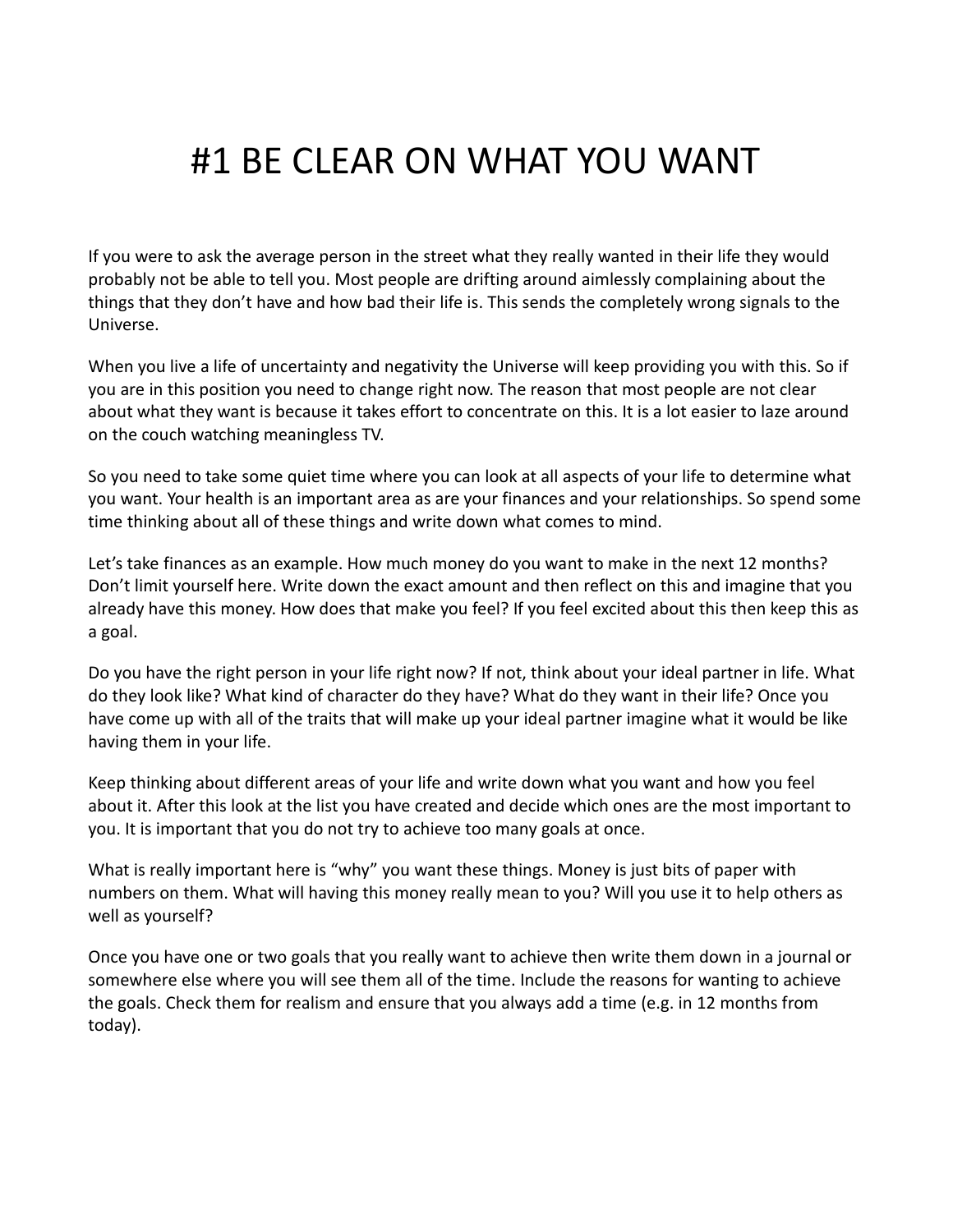### #2 DECIDE WHAT YOU DON'T WANT

One of the main reasons that people are unable to manifest the things that they truly want in life is because they are constantly distracted by things that that they don't want and need. Maybe you are working longer hours at your job for a promotion that you don't really want? Or perhaps you are mingling with a group of people but don't really want to do this.

You should never waste your precious time and energy on things that you don't need or want. A lot of people will do these things because they want to be seen doing them. But where does that actually get you? Maybe you will receive the odd compliment from time to time but if it is not making you happy then you need to stop doing it.

When you are unhappy you send out negative vibrations to the universe. And guess what? The Universe thinks that you want to be unhappy so it will send you more things to be unhappy about! Always remember that "like attracts like".

Fortunately you can break this pattern and put an end to spending time and effort on things you don't want or need. It may not be easy for you at first but it is certainly possible. So just as you did when you were thinking about what you really want from your life, take some time out to assess what you don't want.

This should be very easy for you to do. After all you know what things you are doing that don't make you happy right? If your job makes you unhappy then add this to the list. There are different jobs available or you could start your own business for example. Once you have written your list think about how you will stop doing these things.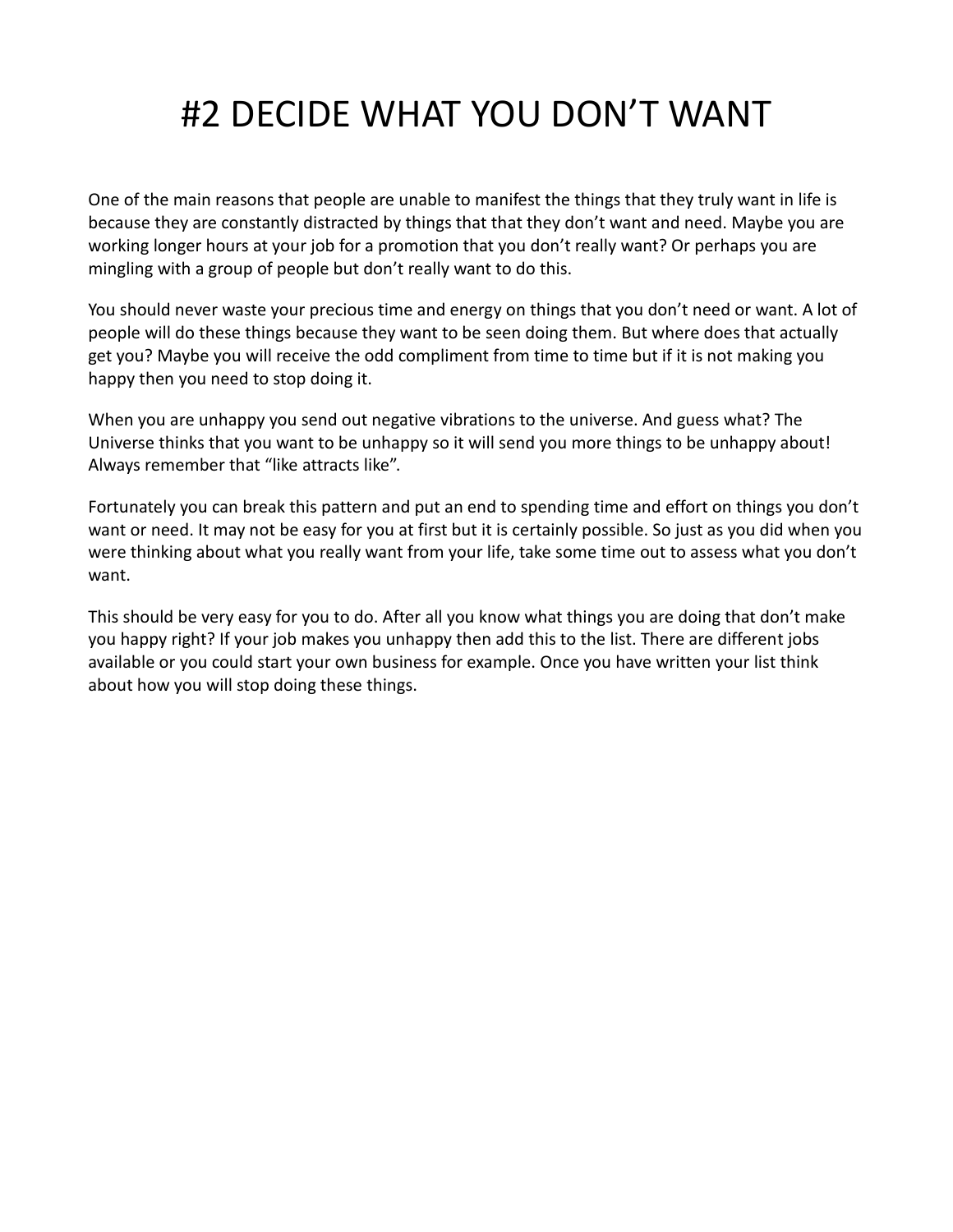## #3 BE GRATEFUL FOR THE THINGS THAT YOU HAVE NOW

Showing gratitude is a very empowering thing to do. It also sends out positive signals to the Universe. Some people will tell you never to do this as it can make you complacent and you will not be motivated to improve your life. This is not the case. People that are grateful for the things that they have on a regular basis always receive more things.

So what should you be grateful for? There are many things. Don't even think that you have nothing to be grateful for. This is complete nonsense. If you get up early in the morning to go to a boring job be grateful that it provides you with the money that you need right now to take care of yourself and your family.

Does that mean that you can never change this job? Of course it doesn't. You are showing gratitude for the fact that you have an income and can put food on the table, pay the mortgage or rent and keep the lights on. How you do this in the future is up to you.

You can be grateful that you are in reasonable health and that you have the energy to earn money and do other things to take care of your family. This doesn't mean that you don't need to do anything to improve your health – you should always be looking to do this.

What about the people that you have in your life? If you have a loving and loyal partner then be grateful for this. They have stuck with you through thick and thin. They are in your life and not someone else's. Again this doesn't mean that you cannot take steps to improve your relationship in the future.

What about being grateful for some of the things that you have? Maybe you have a trusty old car that gets you to work and back each day? Be grateful for this. It doesn't matter that it is not shiny and new. You do not have to walk to work or use public transport. Be grateful that you have this car.

So here is what you need to do. Every day think about and write down 3 things that you are grateful for. It doesn't matter what they are. Reflect on what you had to do to get these things. Showing gratitude is one of the most powerful ways that you can attract the things that you want in your life so be grateful each day.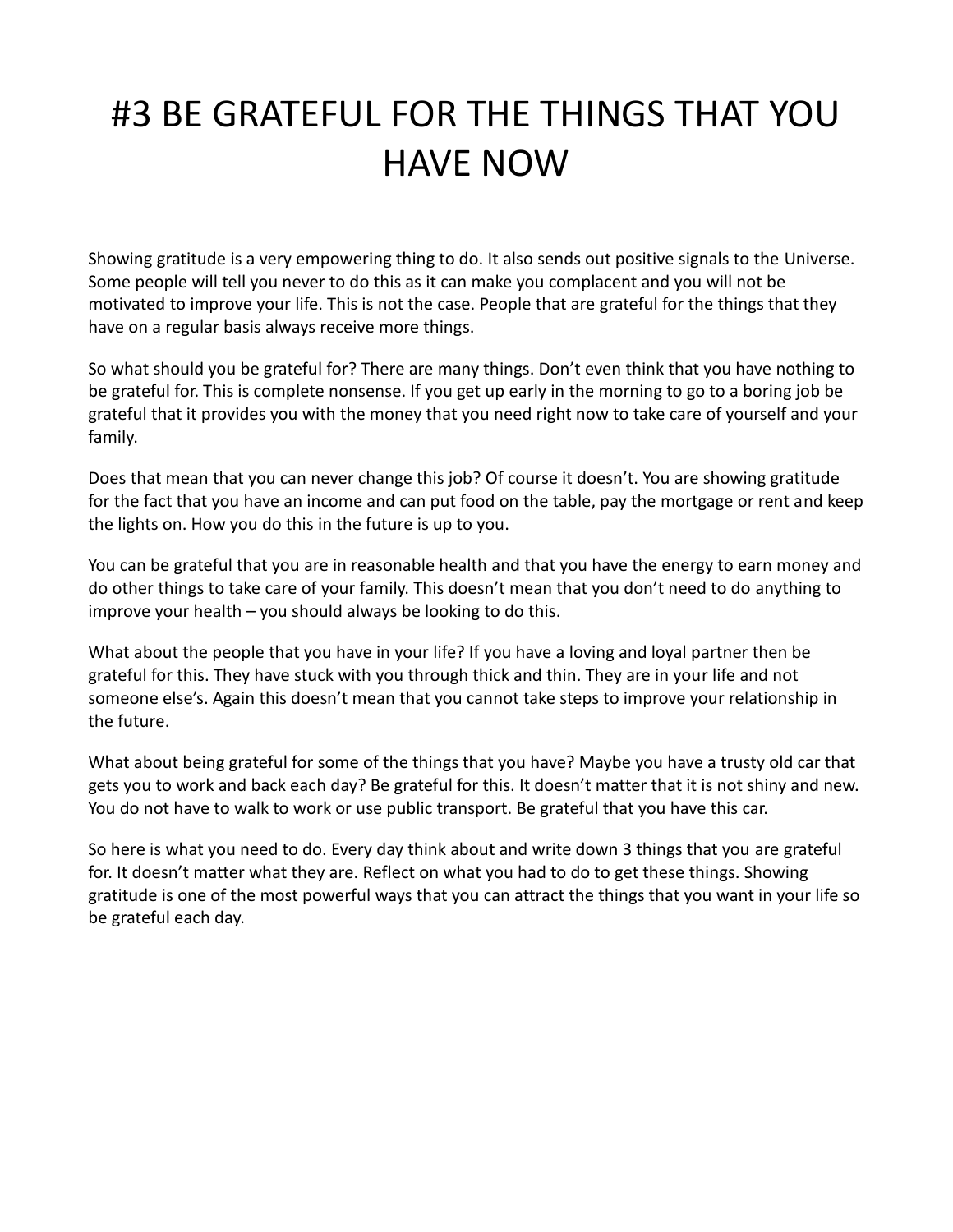### #4 CREATE A PLAN AND TAKE ACTION

Having goals is a good thing but they will not achieve themselves. You need to make a plan and take action every day. A lot of people think that the Law of attraction is all about sitting on the couch hoping for their life to change for the better. This is not the case at all. Being clear on what you want tells the Universe to get everything ready – the rest is up to you.

So how do people win the lottery? Well they have to take action through the purchase of a ticket and choosing some numbers. If they didn't do these things then they would have no chance of winning. All they would be doing is hoping and dreaming.

If you want to earn \$100,000 in the next 12 months then you need a plan to achieve this. You need to think about how you are going to do it and then work towards it each day. So for example you may want to find a job that will pay you this money. If you don't have the necessary skills for the job then you need to develop them.

Or you might want to start a business that you can work from home. With the Internet there are plenty of opportunities in this area. The first step in your plan could be to investigate the opportunities that exist and then decide which one is right for you.

Perhaps you want to lose 30 pounds in the next year. You will need a plan to do this which includes changing some of the foods that you are consuming now and replacing these with others. Add in some regular exercise and you will be far more likely to achieve your goal.

A year might seem far away right now but you know that it isn't. Create your plan to achieve what you want and break this down into daily, weekly and monthly tasks. When you work on your goal each day you will send the right signals to the Universe and you will manifest what you want.

Once you have your plan remember that it is not cast in stone. You can change and adapt it as you progress. Ask yourself what you can do today to make progress towards your goal. Write these down and take action.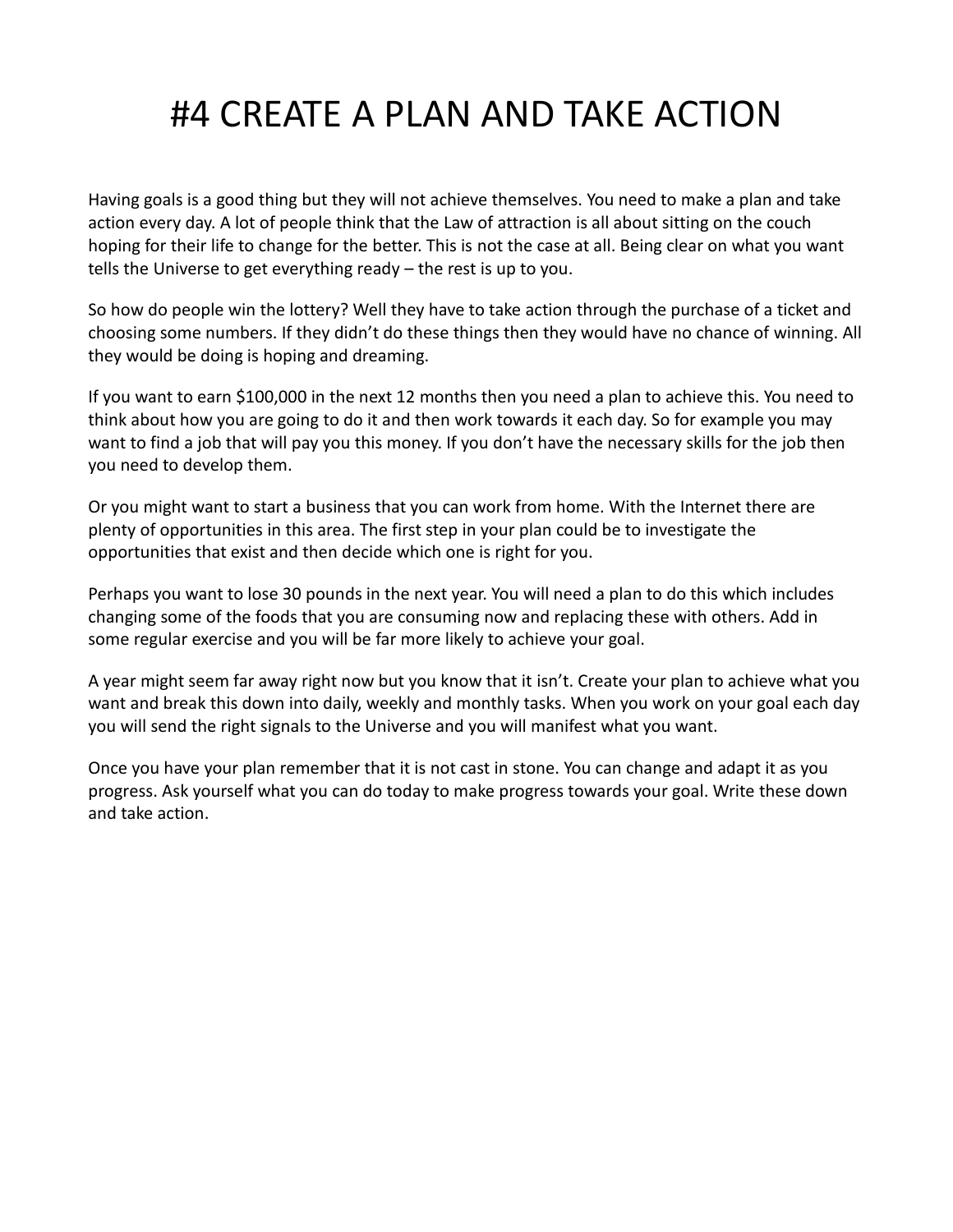## #5 DEVELOP A POSITIVE MINDSET

Unfortunately our world is full of negativity. If you switch on the news then it is all doom and gloom. You will know people in your social circle that are always complaining about something. If you let it then this negativity can rub off on you. Becoming a negative person will never help you to attract what you want.

We have already explained that when you send negative vibrations to the Universe you will get negative things in return. The Universe will give you what you ask for and if you are always complaining then it will give you more things to complain about.

Make the transition to positive thinking. If you are always having negative thoughts about yourself then neutralize these with positive thoughts. For example if you think "you are just not good enough for this job" think "I can do any job well".

One of the things that we highly recommend is the creation and regular use of positive affirmations. Here you make positive statements about yourself and read these out loud (or think them to yourself) at least once a day.

Here are some examples:

I am a great person and I can do anything

I am not afraid of new challenges and embrace them

I am confident and nothing fazes me

Every day I am getting better and better

You need to write your own positive affirmations that you are happy with. The most important thing is that they are really positive and show yourself in a good light. Keep them with you and say them every morning for a great start to your day.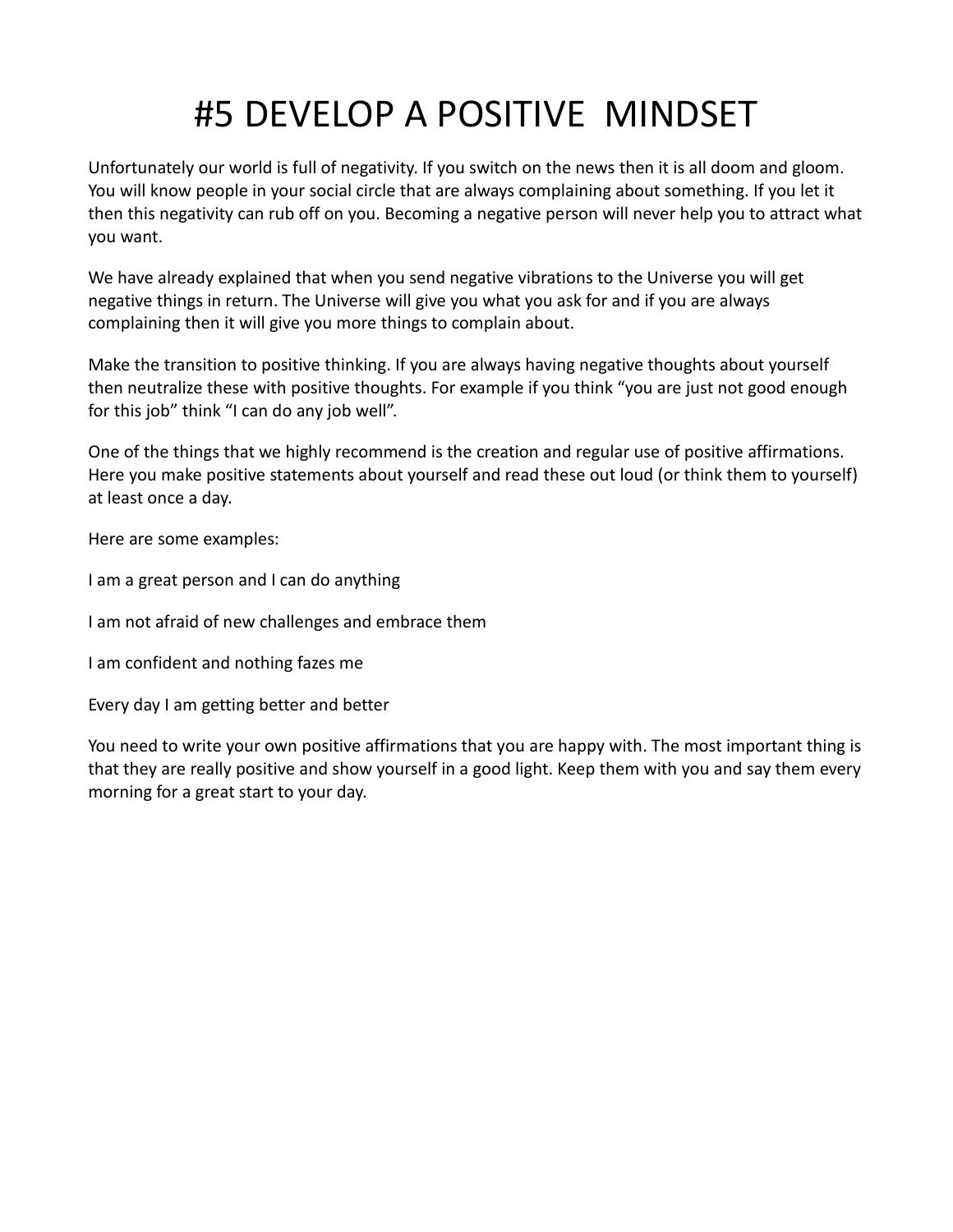## #6 ADOPT A SELF-IMPROVEMENT HABIT

To attract all of the things that you want in your life you will need to work on your self development. There will be some things that you will need to do that you cannot do right now. This is an opportunity for you to grow as a person and we encourage you to grasp this with both hands.

Focusing on your personal development will send very positive vibrations to the Universe. At first you might find it a struggle to improve yourself. It is certainly going to take some effort on your part. But when you start to see results you will absolutely love the transformation that you are making.

Look at ways to improve your self confidence if you are lacking in this area. The more confidence that you have the more likely that you will attract the things that you want. When you are truly self confident you believe that you can do anything.

There are so many resources available today for you to make significant strides with your self development. You can get books on the subject and of course there is a ton of stuff available online. Make it part of your daily routine to work on yourself. In no time at all you will be amazed by the results.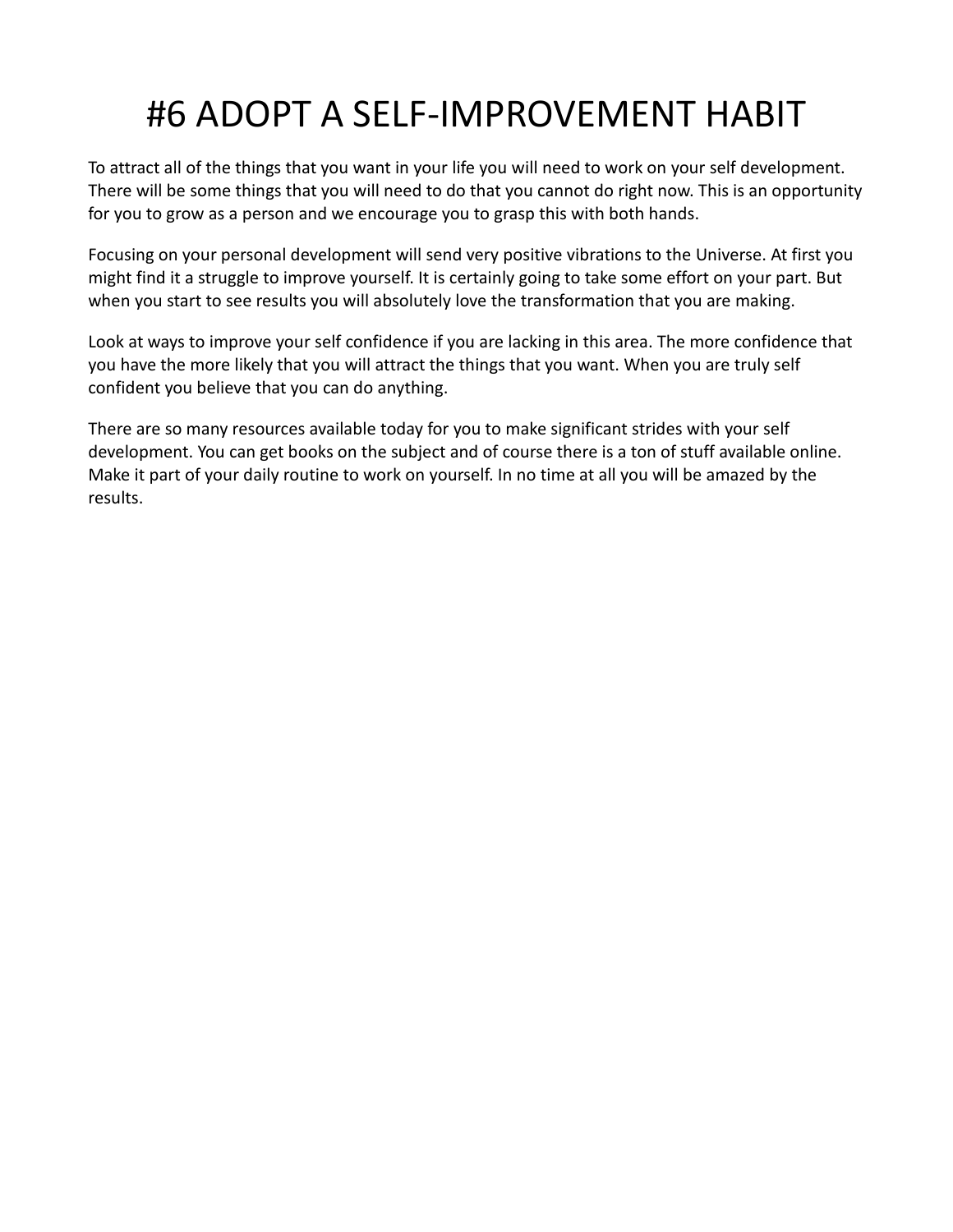## #7 SAY YES TO OPPORTUNITIES

Most people turn down any opportunities that are presented to them. They either do this through laziness or fear. The thing is that some of these small opportunities can turn into huge opportunities. You just never know.

If you believe that there are no opportunities out there for you then you need to think again. Opportunities are everywhere. Even something as simple of having some free time on your hands to do something with rather than watching the TV or wasting your time on social media is an opportunity.

Here is a classic example of how opportunities can work for you. Let's assume that you do not have a partner in your life right now and you truly want this. You are invited to an event and the opportunity to meet some new people. Normally you would turn this down but you decide to say "yes" this time.

When you get to the event there are a lot of people you don't know. So you make an effort to get to know as many as you can. Talking to one person you discover that they have a friend that is looking for love. They show you a picture of this person and before you know it you are on a date.

When you say "yes" to a business opportunity always check it out first. You can find out just about anything online these days and if you feel that the opportunity is right for you then go for it. How many opportunities have you turned down in the past?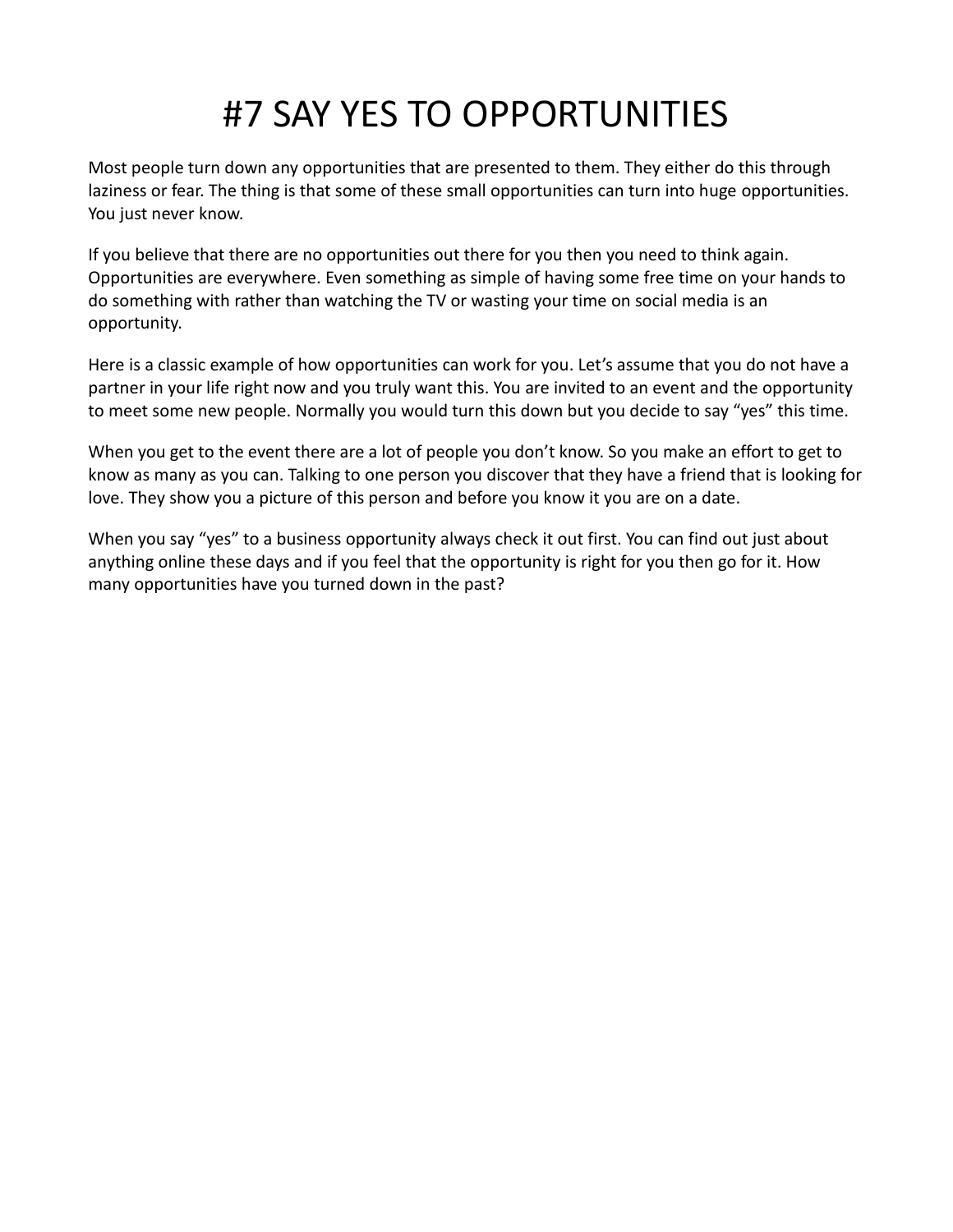## #8 DEVELOP A PERSISTENCE HABIT

Have you tried to do something in the past which didn't turn out as you wanted it to and then given up on it altogether? Of course you have – we have all done this. The thing is that if you had been a bit more persistent who knows what this would have led to?

Persistence is a fantastic quality to have and it sends positive vibrations to the Universe. If you fail at something it doesn't matter. Just learn from the failure and try again. These days too many people are expecting things to land in their lap for little or no effort. Products sell very well on the back of this premise.

If you want to manifest your desires then persistence is essential. Realize that you are going to encounter a number of challenges along the way and you need to be strong and persistent to overcome them.

So when you decide to do something that you haven't done before be persistent with it. You wouldn't expect to learn a foreign language overnight and be able to speak it perfectly the next day. You need to be persistent and listen to the feedback you are getting. Just be persistent it will truly reward you!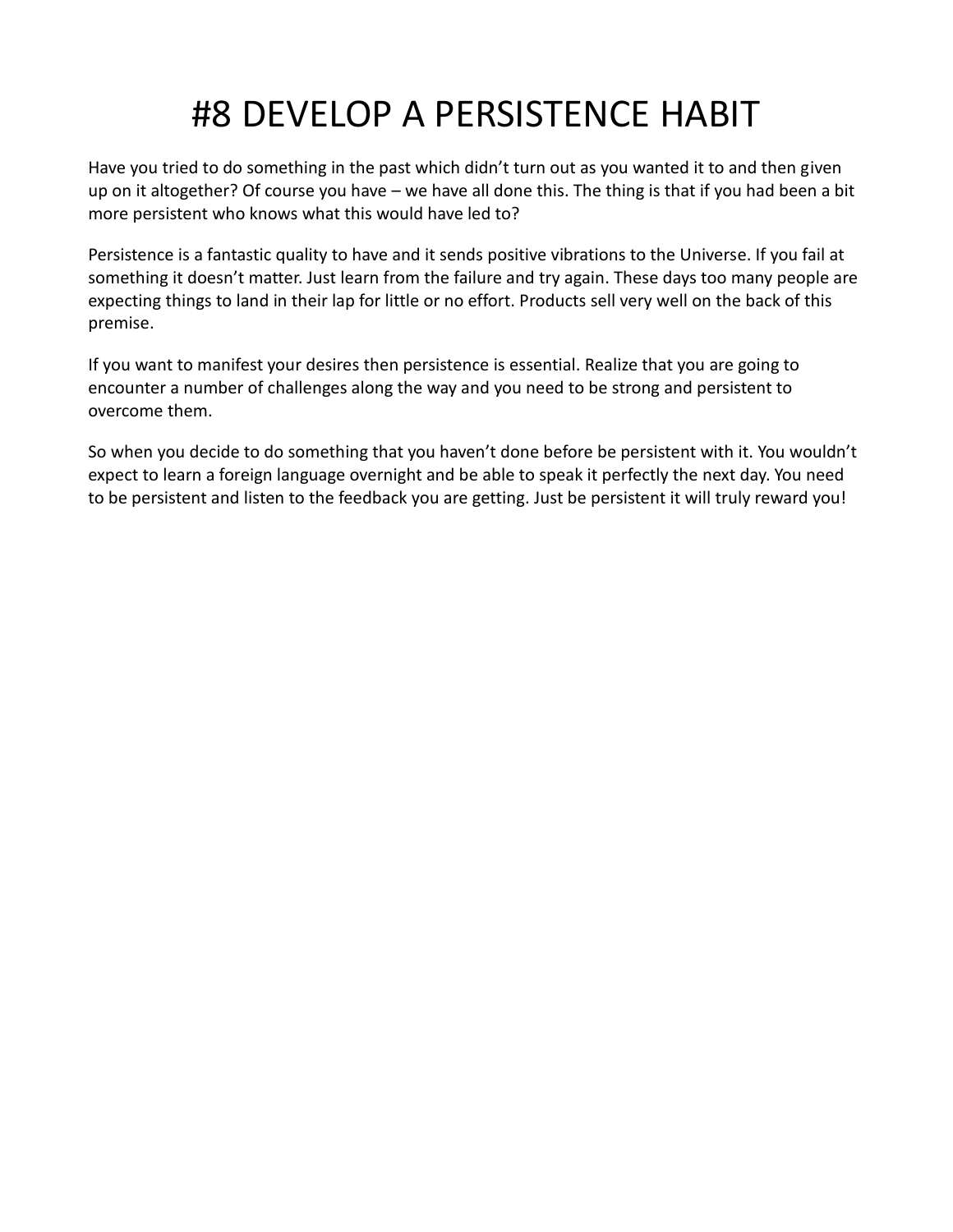## #9 VISUALIZE THAT YOU ALREADY HAVE WHAT YOU WANT

This is very powerful. For each of the things that you desire visualize that you actually have them in your life right now. So if you want \$100,000 in your bank account see yourself logging into your account and seeing this money. Reflect on how this makes you feel and make it strong.

Most people think objectively – if they can't see it then they don't have it. Make the switch to subjective thinking where you see what you want before you have it. This sends out very strong vibrations to the Universe.

It is not difficult to develop the art of visualization. Just practice often and it will come naturally to you after a short while. Always remember to make the feelings really strong when you visualize having the thing that you want to attract in your life.